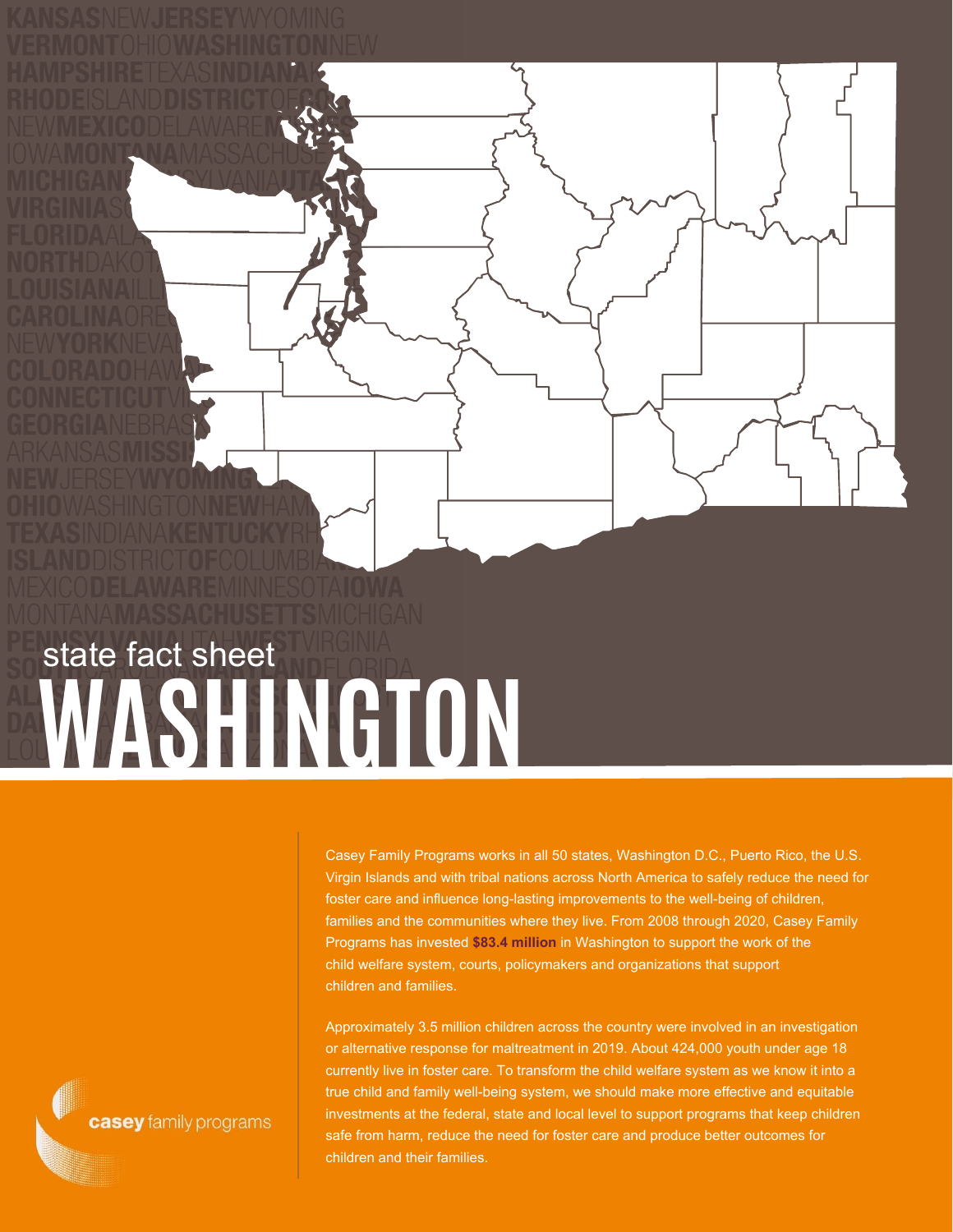We talk about a "foster care system," but the goal is to create a child and family well-being system that prevents abuse and neglect and helps every child grow up safely in his or her own family whenever possible. Rather than waiting for maltreatment to occur, we can improve the safety of children who have come to the attention of child protective services by helping their families with evidence-based and promising practices.

Across Washington in 2019, approximately:



Most states currently are limited to using the bulk of the \$9.8 billion in dedicated federal child welfare funding only for services related to foster care. The Family First Prevention Services Act of 2018 and the Family First Transition Act of 2019 provide states with the historic opportunity to invest federal funding to support preventive services, including substance abuse, mental health and parental skill training, so more children can remain safely at home. States and tribes now have access to new federal prevention resources to help keep children safe from harm in the first place by helping strengthen their families.

How federal child welfare funding is currently aligned in Washington\*:

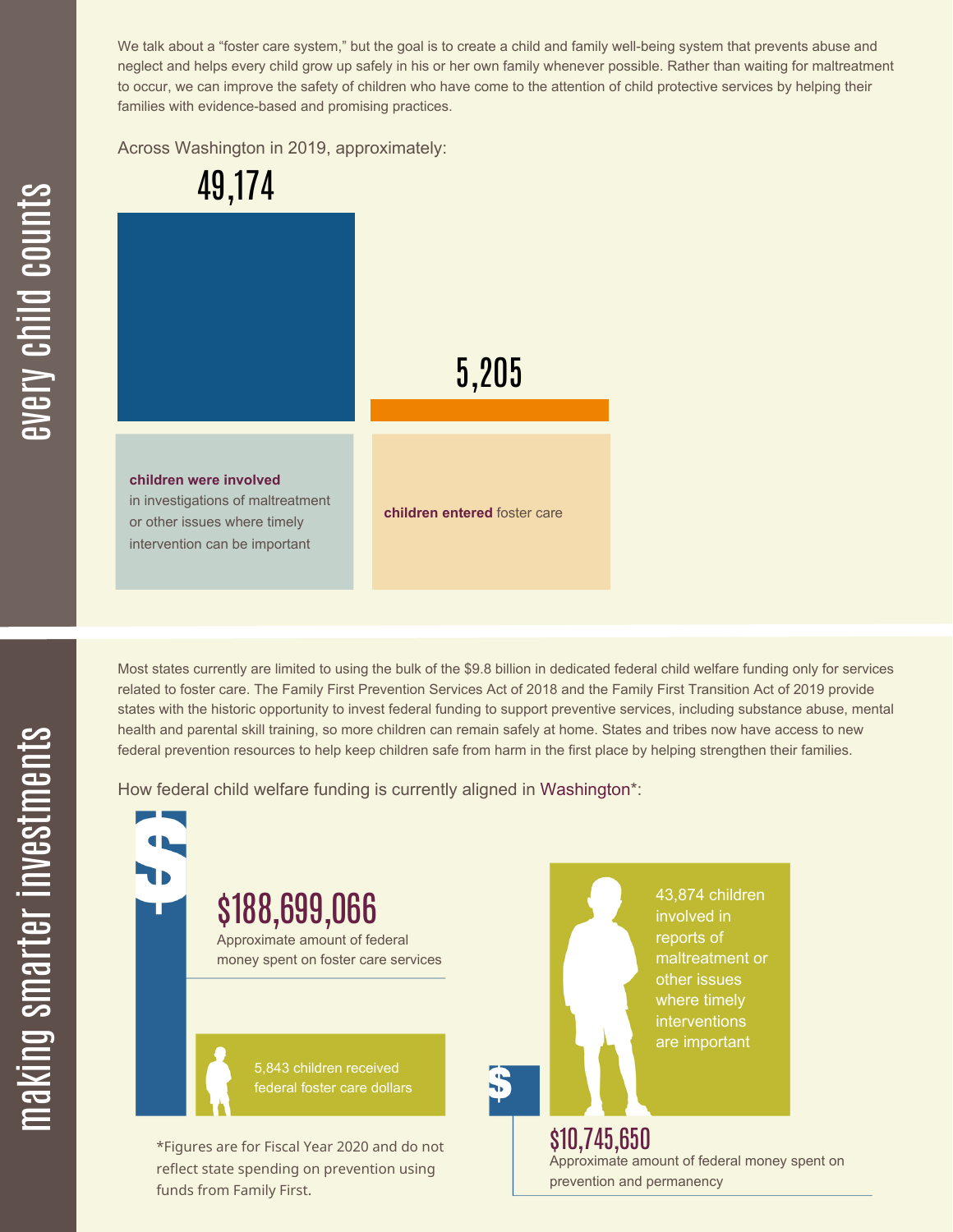$\overline{\phantom{1}}$  $\overline{\mathbf \Theta}$ 

Safety and effective response go hand in hand. Most children enter foster care due to neglect and other reasons — not because of physical or sexual abuse. In Washington, providing targeted and effective interventions as soon as possible, including by accessing new federal resources provided under the Family First Prevention Services Act and the Family First Transition Act, can safely allow children to remain with their families and thrive.

Reasons children in Washington enter foster care:

| <b>26%</b>   | 74%                |  |
|--------------|--------------------|--|
| <b>ABUSE</b> | NEGLECT AND OTHER* |  |

Children under age 18 living in foster care in Washington: (as of September 30 of each year)



\*"Other" includes parental substance abuse, child substance abuse, child disability, child behavior problems, parent death, parent incarceration, caretaker inability to cope, relinquishment or inadequate housing.

92% of children in **Washington** do not experience a repeat occurrence of maltreatment within six months

 $\overline{\mathbf{C}}$ <u>pin</u>  $\overline{\mathbf{C}}$  $\overline{\mathbf{C}}$  $\equiv$  $\overline{\mathbf{c}}$  $\overline{\phantom{0}}$  $\boldsymbol{\mathcal{O}}$ a  $\overrightarrow{\mathbf{e}}$ 

What happens to children who end up in foster care? Most are safely reunited with their own family or extended family. A significant number are adopted. Under the Family First Prevention Services Act, communities can more easily invest in helping more children to grow up in safe, stable families by providing appropriate and timely services prior to the need for removal, or

Among children in Washington who exited foster care in 2019:

after they return home or have been adopted.